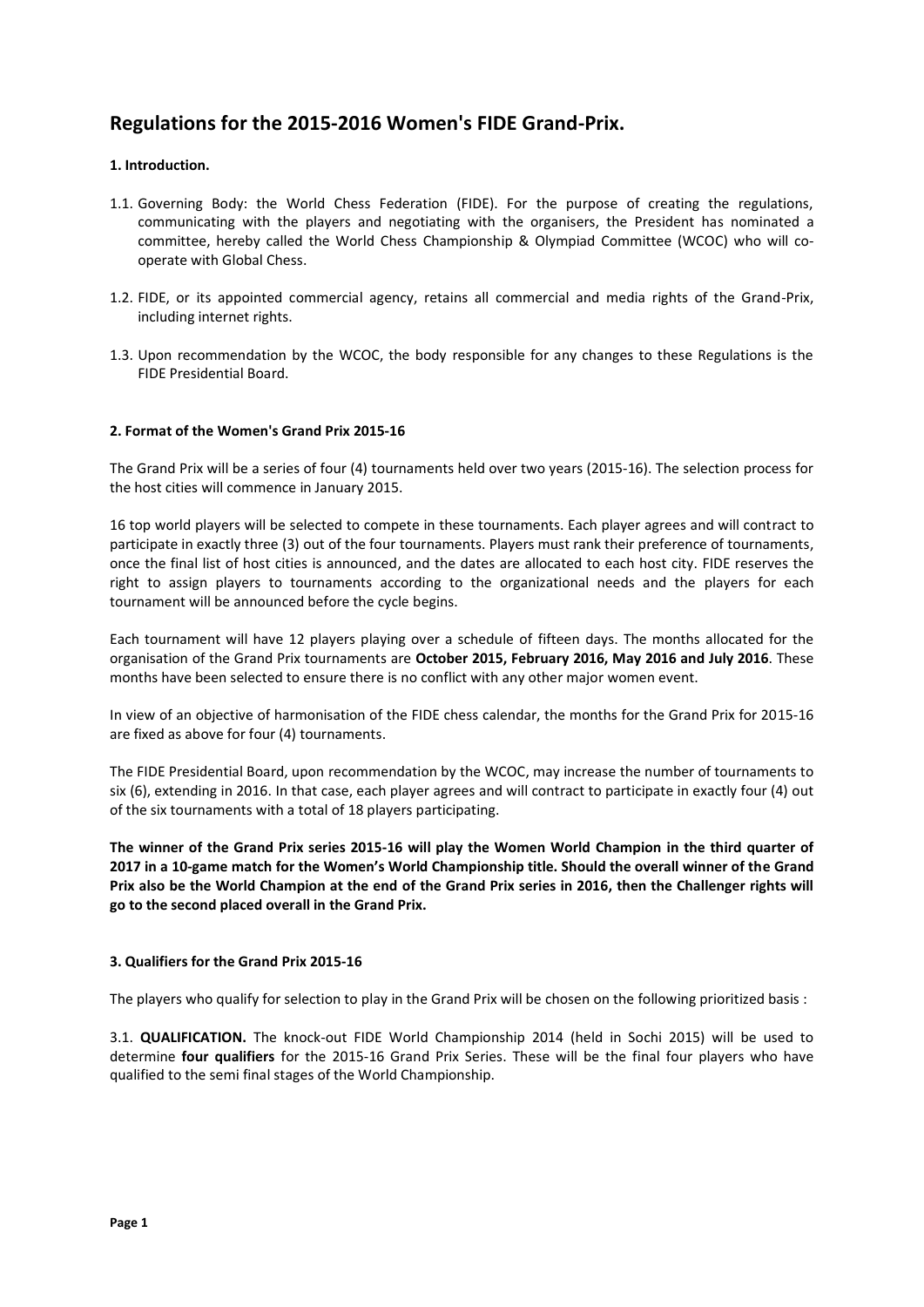3.2 **RATING.** Based on an average calculation to two decimal places, of the **average FIDE Rating List of the twelve (12) standard lists starting from 1st August 2014 to 1st July 2015**, six qualifiers will be selected. If players have the same average rating, the number of games played in the rating periods for the whole of the above mentioned twelve lists, from 1 August 2014 to 1 July 2015, will be used to determine ranking. A minimum of twenty five (25) standard games in the twelve rating lists from 1 August 2014 to 1 July 2015 are required (blitz and rapid games will not be included).

3.3. **PRESIDENT NOMINEES.** The FIDE President may nominate **two players** and they must be rated among the top 50 players in the world as per any rating list of FIDE starting from  $1^{st}$  August 2014 to  $1^{st}$  July 2015. Nominated players must not be from the same country although they may come from countries where players have already qualified under prior criteria.

3.4. **HOST CITY NOMINEES.** One player may be nominated by each host city and must be rated not less than 2250 in the last rating list prior to the final nomination or selection of players.

The WCOC will coordinate with Global Chess and with all the host cities, in the allocation of players, should there be a conflict in the number of players in their ranking of preference of host cites. FIDE is not obliged, but will do its utmost to respect the players' preferences, and will do its best to balance the player allocation to a host city according to predetermined criteria such as average tournament rating, piece colour, continental representation, etc.

## **4. Tournament Format.**

4.1. In each tournament the 12 players shall play a round robin tournament of 11 rounds. The drawing of pairings numbers shall be done in rating order.

4.2. If a player withdraws after completing 50% or more of the games, the rest of her games are lost by default. In case a player completes less than 50%, all her results are annulled.

4.3. Time control: for each player 90 minutes for the first 40 moves, followed by 30 minutes for the rest of the game with an increment of 30 seconds per move from move one.

4.4. **During the game a player may only talk to an arbiter or communicate with a steward.** Appropriate sporting behaviour is expected from all participants and FIDE rules of conduct are to be strictly followed at all times.

4.5. **The players cannot draw a game by agreement before black's 30th move.** A claim for a draw before black's 30th move is permitted only through the Chief Arbiter (or his Deputy) in the cases of perpetual check or threefold repetition.

4.6. **Tie breaks for each tournament:** All prizes and GP ranking points are shared equally, in cases of any tied position/s. No tie break system will be utilised for the individual GP tournaments. The process of determining the overall winner of the series, in the case of a tie, is defined in Article 7.2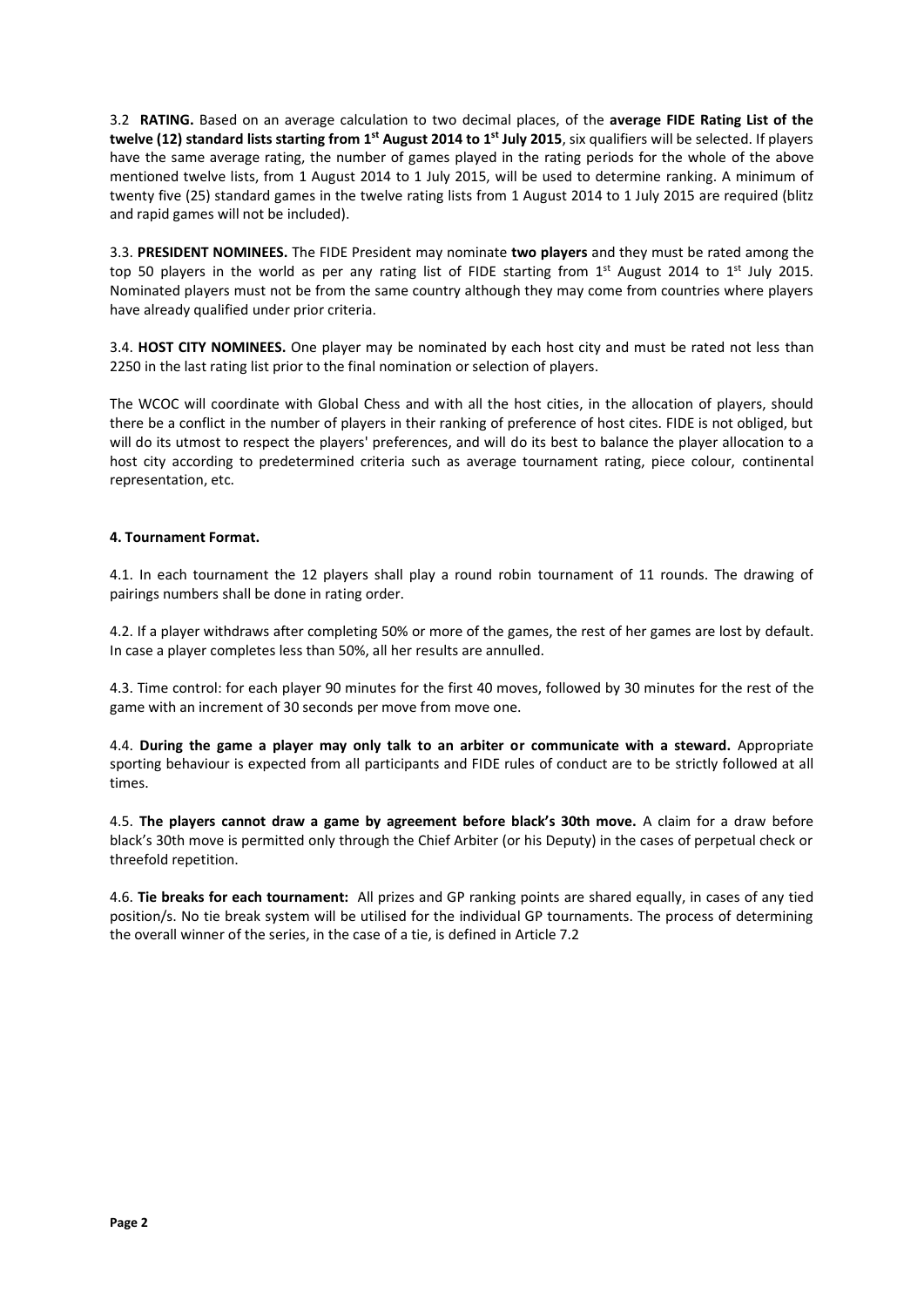## **5. Tournament Schedule.**

5.1. Schedule of each tournament:

| 1st day:    | Arrivals & Opening Ceremony |
|-------------|-----------------------------|
| 2nd day:    | Round 1                     |
| $3rd$ day:  | Round 2                     |
| 4th day:    | Round 3                     |
| 5th day:    | Round 4                     |
| 6th day:    | Free day                    |
| 7th day:    | Round 5                     |
| 8th day:    | Round 6                     |
| 9th $day$ : | Round 7                     |
| 10th day:   | Round 8                     |
| 11th day:   | Free day                    |
| 12th day:   | Round 9                     |
| 13th day:   | Round 10                    |
| 14th day:   | Round 11 & Closing Ceremony |
| 15th day:   | Departure                   |

5.2. Upon reasonable request of the organisers, or the WCOC after consultation with Global Chess, the FIDE President may vary the schedule.

## **6. Confirmation of Participation.**

6.1. When FIDE has confirmed the name of organiser, venue and dates, the participants will be able to download the copy of the Player's Undertaking (which contains the player's obligations) from the FIDE web site and shall send their signed Undertaking to FIDE within one week. This is the player's responsibility. All participants have to sign and send the Player's Undertaking to the FIDE Secretariat, by the deadline, which will be announced by FIDE, on the FIDE website, after the official announcement of the Grand Prix series.

6.2. Players that fail to provide a satisfactory reason for withdrawal from the Grand Prix during or even before the series, after they have signed the player's undertaking, may be excluded from the next World Championship cycle, apart from any other action that FIDE may reserve the right to take.

6.3. In the case of any withdrawal prior to two weeks before the commencement of the series, FIDE will replace the player who has withdrawn with the next highest rated player in the rating list as calculated in Article 3.2. This player will accept the withdrawn player's GP tournament schedule in its entirety.

6.4. If a player withdraws from the GP for any reason whatsoever, less than two weeks prior to the commencement of the GP series or even during the series, then FIDE reserves the right to select one or more players, as may be required, to compete 'hors concours' in the withdrawn player's GP tournament schedule. The replacement players selected will be from the top 40 players and will only compete for the prize money within the specific tournament. They will not earn ranking points and their results will be used for any potential tie-break as specified under Article 7.2.2. The players selected will be varied from tournament to tournament and no replacement player will participate in more than one event.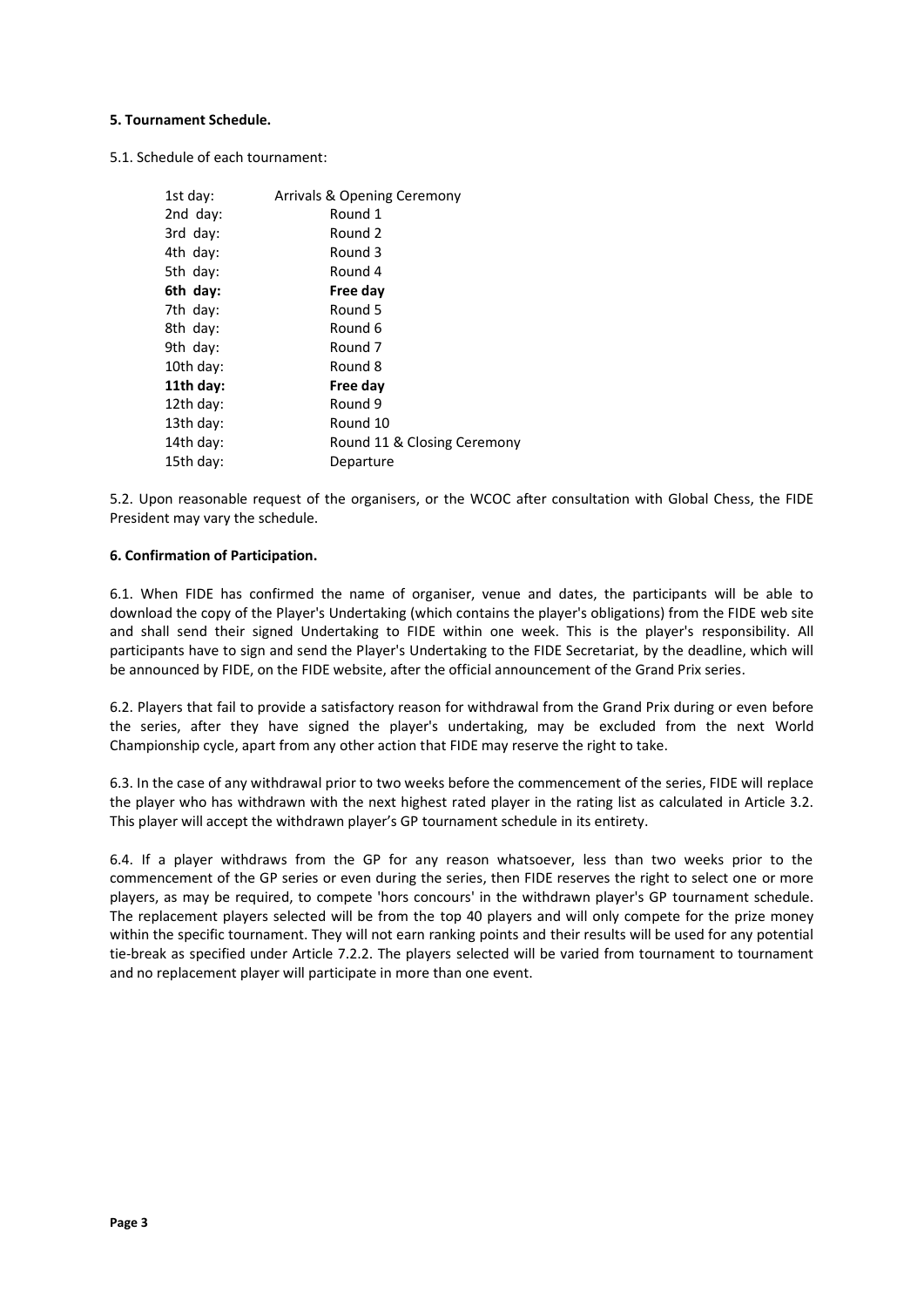## **7. Prize Money & Grand Prix Points**.

7.1. The prize money which will be offered by host city organisers for each tournament is 75,000 Euros (net amount, after all local taxes are deducted) and is split 60,000 Euros as direct prize money for the tournament and 15,000 Euros towards an accumulated prize fund for the players at the end of the series:

| <b>PLACE</b>     | <b>PRIZE (Euros)</b> | <b>GP POINTS</b>      |
|------------------|----------------------|-----------------------|
| 1 <sup>st</sup>  | € 10,000             | 120 points + 40 bonus |
| 2 <sub>nd</sub>  | € 8,250              | 110 points + 20 bonus |
| 3 <sup>rd</sup>  | € 6,750              | 100 points + 10 bonus |
| 4 <sup>th</sup>  | € 5,750              | 90 points             |
| 5 <sup>th</sup>  | € 5,000              | 80 points             |
| 6 <sup>th</sup>  | €4,500               | 70 points             |
| 7 <sup>th</sup>  | €4,250               | 60 points             |
| gth              | €4,000               | 50 points             |
| gth              | € 3,250              | 40 points             |
| 10 <sup>th</sup> | € 3,000              | 30 points             |
| 11 <sup>th</sup> | € 2,750              | 20 points             |
| 12th             | € 2,500              | 10 points             |
| Total            | 60,000 euros         | 850 points            |

In the case of any tie in any tournament, the Grand Prix ranking points and prize money will be split equally. The overall winner of the Grand Prix will be the one who will score the most number of cumulative points. The cumulative score will be calculated from the best three results for each player. The winner of the Grand prix agrees to play a match against the World Champion as per FIDE regulations in 2017.

7.2. Tie Break for Overall Winner: In the case of two or more players having equal cumulative points at the top of the GP standings, with the objective of determining a clear, single winner to play in the World Championship Match, the following criteria (in descending order) will be utilized to decide the overall GP top winner(s):

- No. of actual game result points scored in the three tournaments;
- No. of 1st places [in case of a tie points given accordingly];
- No. of 2nd places [in case of a tie points given accordingly];
- No. of wins;
- Drawing of lots

## **7.3. Accumulated Prize Fund.**

9 prizes will be awarded from the minimum accumulated prize fund of €90,000 (Euros) as follows :

| <b>Overall Place</b> | <b>Accumulated Prize (Euros)</b> |
|----------------------|----------------------------------|
| 1st                  | 25,000                           |
| 2nd                  | 20,000                           |
| 3rd                  | 15,000                           |
| 4th                  | 10,000                           |
| ς <sup>th</sup>      | 7,500                            |
| 6th                  | 5,500                            |
| 7th                  | 4,000                            |
| 8th                  | 3,000                            |
|                      | €90,000                          |

In the case of any joint overall ranking, the respective accumulated prizes will also be split equally.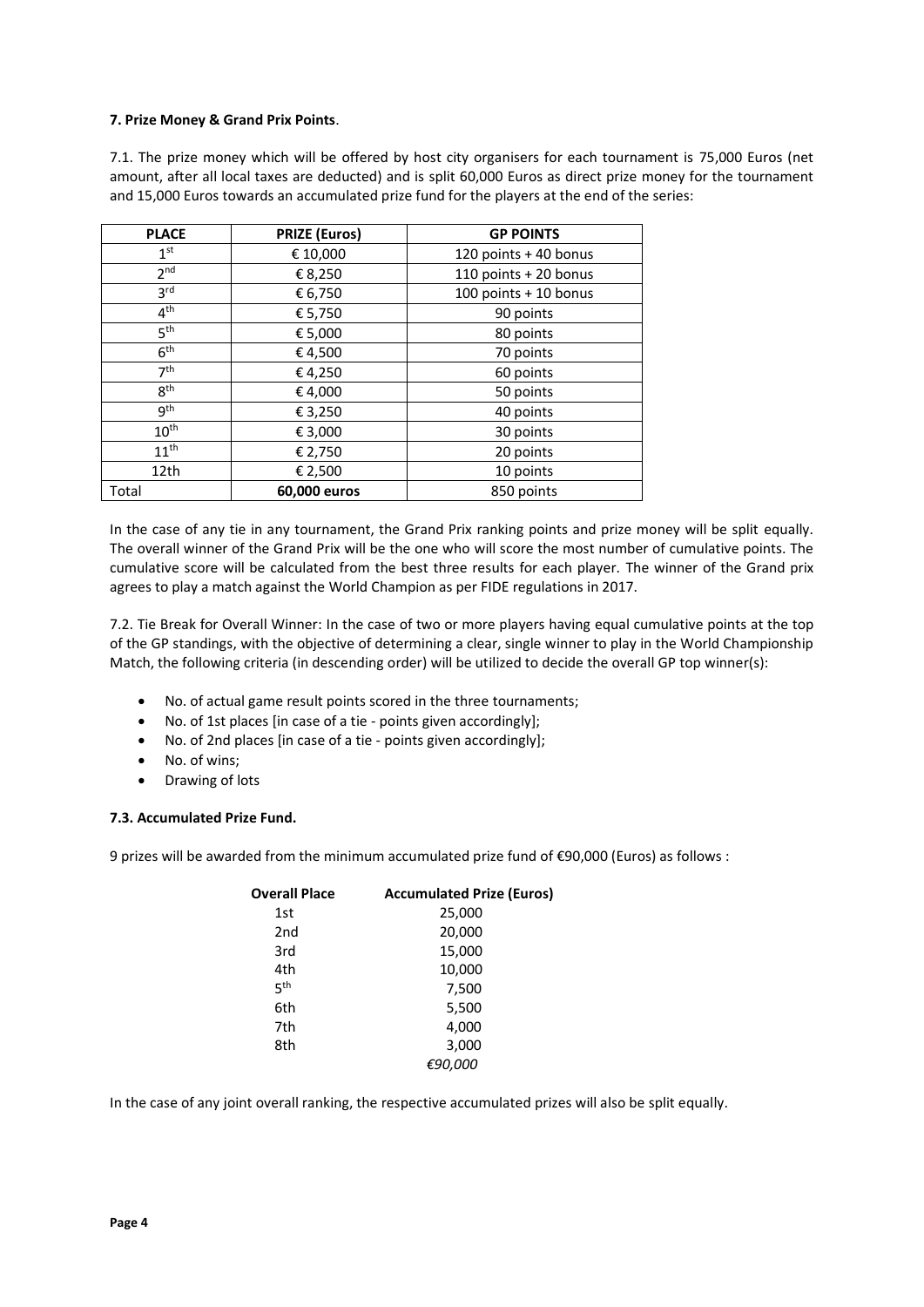## **7.4. FIDE Contributions**

The organiser will pay FIDE an additional sum of 20% (15,000 Euros), over and above, the above total host city prize fund (75,000 Euros).

## **7.5. Global Chess Contribution**

The organiser will pay Global Chess the sum of 15,000 euros for the assistance provided in the co-ordination and management of this event. This will include the cost of 4 people to cover organisation assistance and setup (2 persons), event reporting and commentary in Russian and English (2 persons). All travel expenses in economy class, and hotel accommodation on full board basis will be covered by organisers.

#### **8. Financial details.**

8.1. FIDE or its appointed commercial agency has exclusive financial rights to the event and is free to exploit them commercially. This includes entering into advertisement agreements, either with the Organizers or Sponsors, requiring players to wear clothes with the branding of sponsors if this has been requested from the players before they sign their undertakings.

8.2. The television and Internet Web transmission rights, including video and film rights, shall belong to FIDE or its appointed commercial agency and the income divided on the basis of an agreement between FIDE or its appointed Commercial Agency and the Organizers.

8.3. FIDE or its appointed commercial agency shall have the exclusive rights for live games on Internet.

8.4. All costs related to the anti-doping test procedure, if FIDE decides it is required, including the medical facilities and doctors, will be covered by the local Organising Committee.

8.5. Organisers guarantee the following minimum organizational costs which are:

- Travelling expenses for 12 players + 4 officials + 4 Global Chess representatives will be reimbursed up to a maximum of 600 euros per person for people travelling in economy class from the same continent and up to a maximum of 1,200 euros for people travelling in economy class to the tournament from other continents. Budget for 20 tickets i.e. 15,000 Euros.
- Full Board and lodging costs for 20 people, at around 150 Euros per day, for 15 days / 14 nights (i.e. 2,100 Euros per person) in hotels classified not less than 4 Star, i.e. around 38,000 Euros. All persons are to be hosted in double rooms with single occupancy. Organiser is to quote prior to event the cost for people sharing the same room and for additional single rooms if players may wish to bring trainers / seconds.
- Stipends for the 4 FIDE Principals (Chief Arbiter x 3,000 Euros, Deputy Arbiter x 2,500 Euros, , Chairman Appeals Committee x 3,000 Euros and Press Officer x 2,500 Euros). Cost of principals is 11,000 Euros.

8.6. The organisers must also provide a budget for the provision of adequate facilities for:

- Tournament hall and organisations rooms in the venue with appropriate lighting and standards expected for world class tournaments as per FIDE guidelines;
- Press centre and facilities;
- Transfer of players to / from venue and to / from Airport;
- Drug testing, if required;

8.7 The organisers must also pay FIDE 5,000 euros for :

(i) Server and design costs for the tournament website and games transmission. All games will be transmitted under a sub domain http://hostcity.fide.com where hostcity will change according to the host city where the tournament will be held.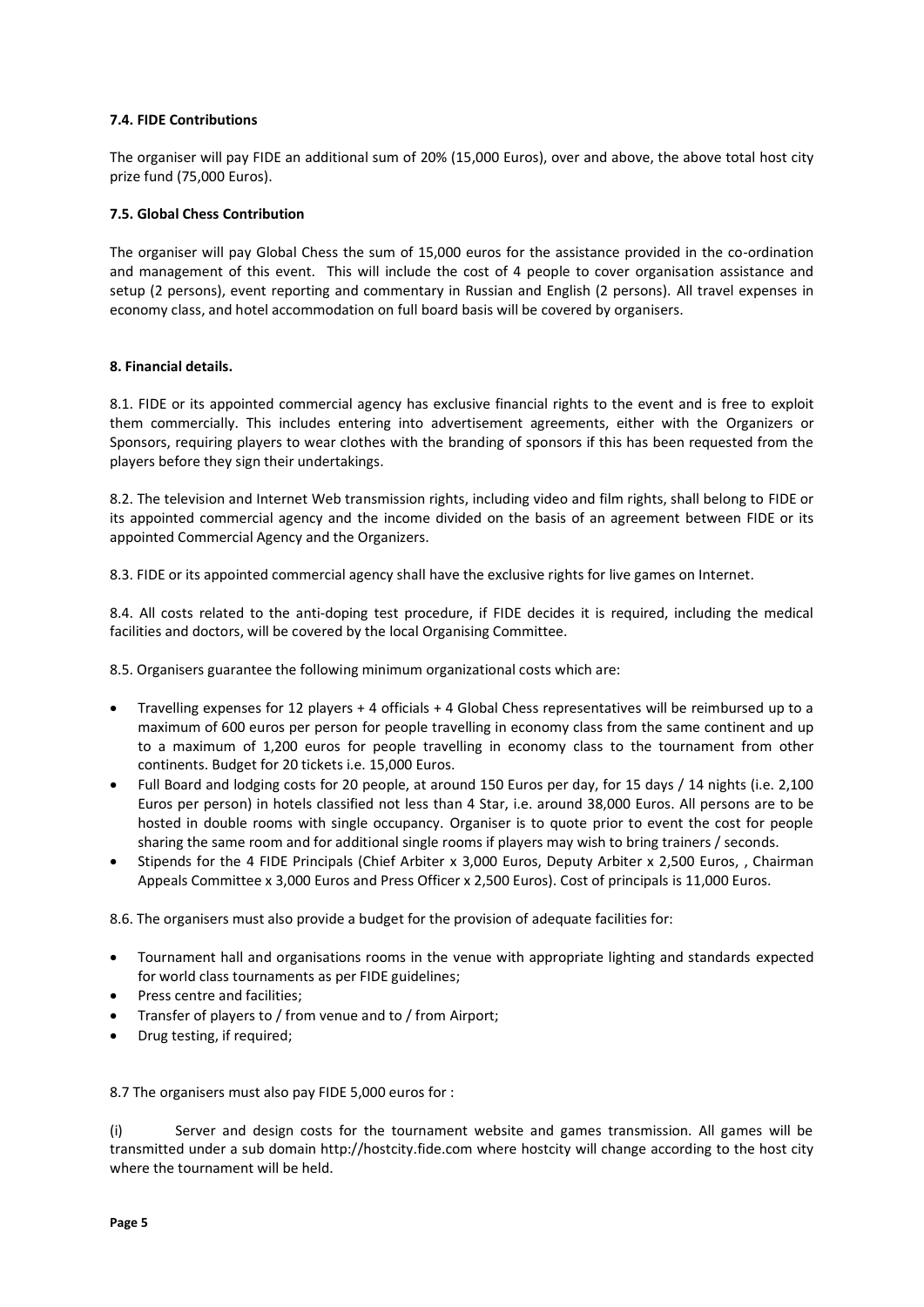(ii) FIDE will loan 8 electronic boards, clocks and sets to the organiser. FIDE will pay for the shipping and insurance of the boards. If the organiser wishes to provide his own equipment, then the charge will be reduced by 1,000 euros. Wiring and cables onsite will be provided by the organisers.

(iii) One FIDE Technical Officer who will set up the boards, wiring and internet transmission. The FIDE Technical Officer will be responsible for the transmission of the games throughout the event as well as coordinating the upload of all news, information and gallery items to the official website. Content will be provided by the FIDE Press officer and the media team.

(iv) The organiser will further be responsible for providing a cable connection to the internet from the tournament hall and a service connection of not less than 1 Megabit;

(v) The organiser will also be responsible for the accommodation and food costs of the FIDE Technical Officer who shall have the same hosting conditions as the Principals. FIDE will cover the travel expenses for the FIDE Technical Officer.

8.8 Organisers must budget an amount of not less than 25,000 euros for the following media services for the duration of the event :

- (i) Photographer where the rights of the photos and media produced may be utilised by FIDE and the organiser without restriction;
- (ii) Web streaming services as well as cameras and crew for the production and editing of video materials which may be utilised by FIDE and the organiser without restriction;
- (iii) Production of videos summarising the daily activity in the event which may be utilised by FIDE and the organiser without restriction;

# **9. Arrangements for the Playing Hall.**

9.1. The WCOC shall ensure the playing hall and its environs meet the requirements of the FIDE Regulations for the Organization of Top Level Tournaments (FIDE Handbook C.01).

9.2. The playing venue shall be decorated with the FIDE flag, IOC flag, the flags of the host nation and the participating players' Federations and the sponsors' brandings.

9.3. After the WCOC agrees with the Organisers on the arrangements in respect of the tournament hall, facilities, accommodation and meals, transportation, telecommunication, ceremonies, no objections from the participants shall be acceptable.

## **10. Interviews, functions and mode of dressing.**

10.1. Interviews with people other than players can be arranged directly.

10.2. The players are expected to cooperate reasonably with the media. General interviews with them can be arranged through the FIDE Press Officer.

10.3. The players are required to make themselves available for short interviews immediately after each game. Both players shall be available for the daily press conference.

10.4. Players are required to be present at all official functions approved by FIDE President or his representative during the Tournament including official receptions and the opening and closing ceremonies and should dress smart.

10.5. Players are specifically requested to note the requirements of FIDE Regulations C.01 (Article 8.1) in respect of their dignified appearance at all times during the event.

## **11. Photography and Television.**

11.1. Only photographers and camera crews expressly authorized by the Organising Committee may work in the playing venue.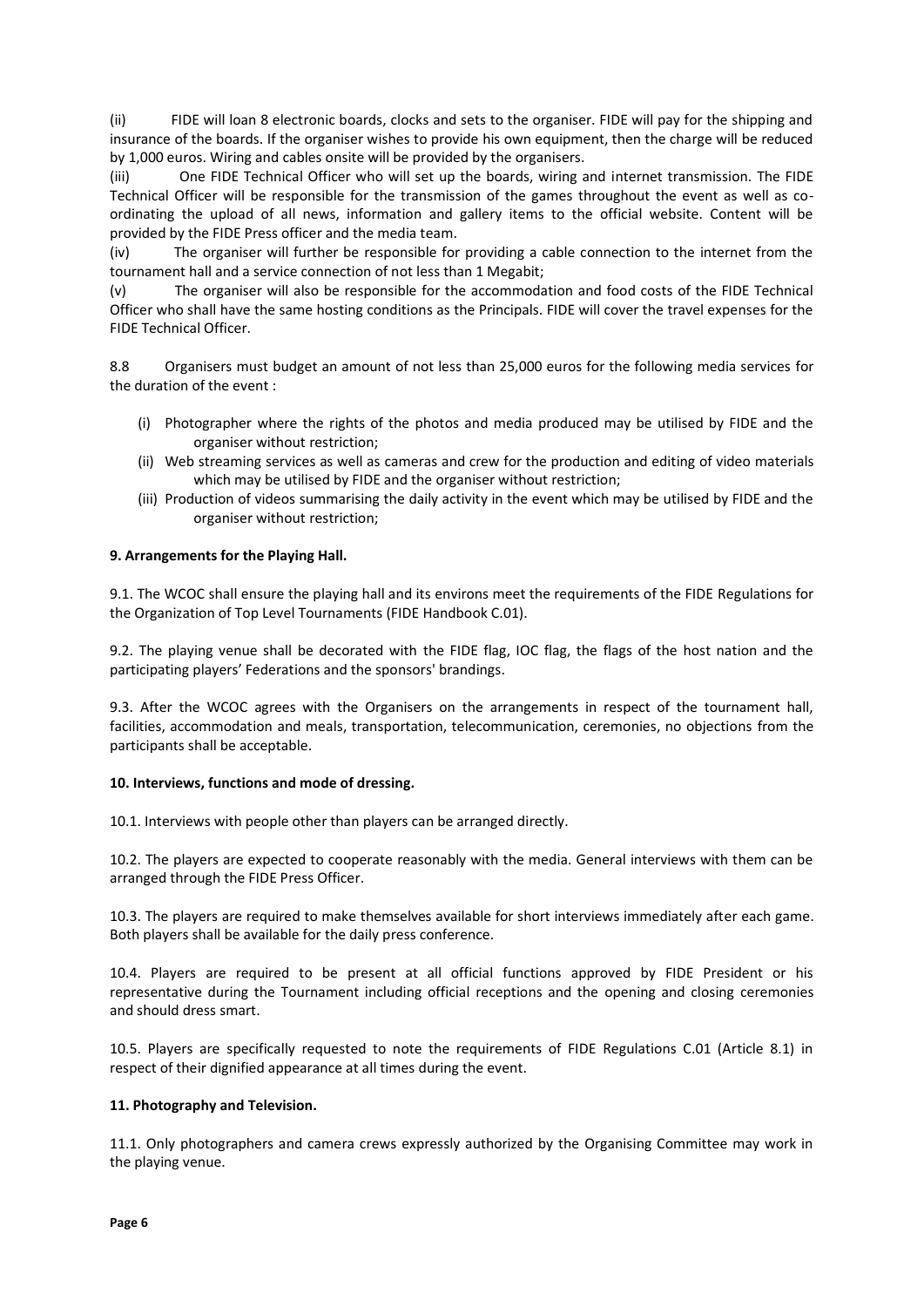## **12. Principals.**

12.1. The Principals are:

- FIDE President;
- Chief Arbiter and his Deputy;
- Chairman of Appeals Committee; and
- Press Officer.

12.2. The FIDE President will be hosted by the organisers for the duration of their stay.

## **13. Tournament and Playing Conditions.**

13.1. Apart from the players and arbiters, no other person shall be allowed in the actual playing area during the games, except with the permission of the Chief Arbiter.

13.2. During the playing session (lasting from 10 minutes before the start of the round until the departure of players), the following additional regulations shall be in force:

13.3. The players are not permitted to bring into the playing venue technical and other equipment extraneous to play, which may in any way disturb or upset the opponent. The Chief Arbiter shall decide what constitutes extraneous equipment liable to offend the opponent.

13.4. The players shall shake hands (or shall greet each other in a normal social manner in accordance with the conventional rules of their society) before the start and after the end of each game. If a player fails to meet these requirements and after being asked to do so by the Chief Arbiter, then she will lose the game immediately.

13.5. Organizers shall provide in sufficiency, free of charge, coffee, tea and soft drinks for the players and principals. It is advisable that the same offer shall apply for the press members.

13.6. The Organisers shall provide score sheets according to the specifications provided by the WCOC. At the end of each game the players' original score sheets shall be given to the Arbiter, who shall hand them over to FIDE in due course. Refusal of either player to sign the score sheets shall be penalized according to Article 13.4 of the Laws of Chess. After the players have signed the score sheets, the Arbiter shall countersign to confirm the results.

13.7. All players are required to attend a Players' meeting at a date and time to be decided by the Chief Arbiter. If he/she deems it necessary, the Chief Arbiter may call other Players' Meetings. The drawing of lots will take place during the first Players' meeting or in the Opening Ceremony.

13.8. Appointment of Principals. The FIDE President after consultation with the WCOC shall appoint the FIDE Representative, the Chief Arbiter, the Deputy Chief Arbiter, the Press Officer, the Chairman of the Appeals Committee and the Technical Adviser.

13.9. During play either the Chief Arbiter or the Deputy Chief Arbiter must be present in the playing area.

13.10. The Chief Arbiter may, in consultation with the WCOC, the players and after the approval of the FIDE President, issue additional written regulations to lay down the exact playing hours and take care of other details not covered by these regulations.

13.11. Immediately after the end of the event, the Chief Arbiter shall draw up a report in the English language and send it without delay to the FIDE Secretariat. The report shall be supplemented by adding two copies of the bulletins of the event. The report shall contain the result of each individual game as well as the final standings of the event. In addition, the report shall contain a general description of the course of the event.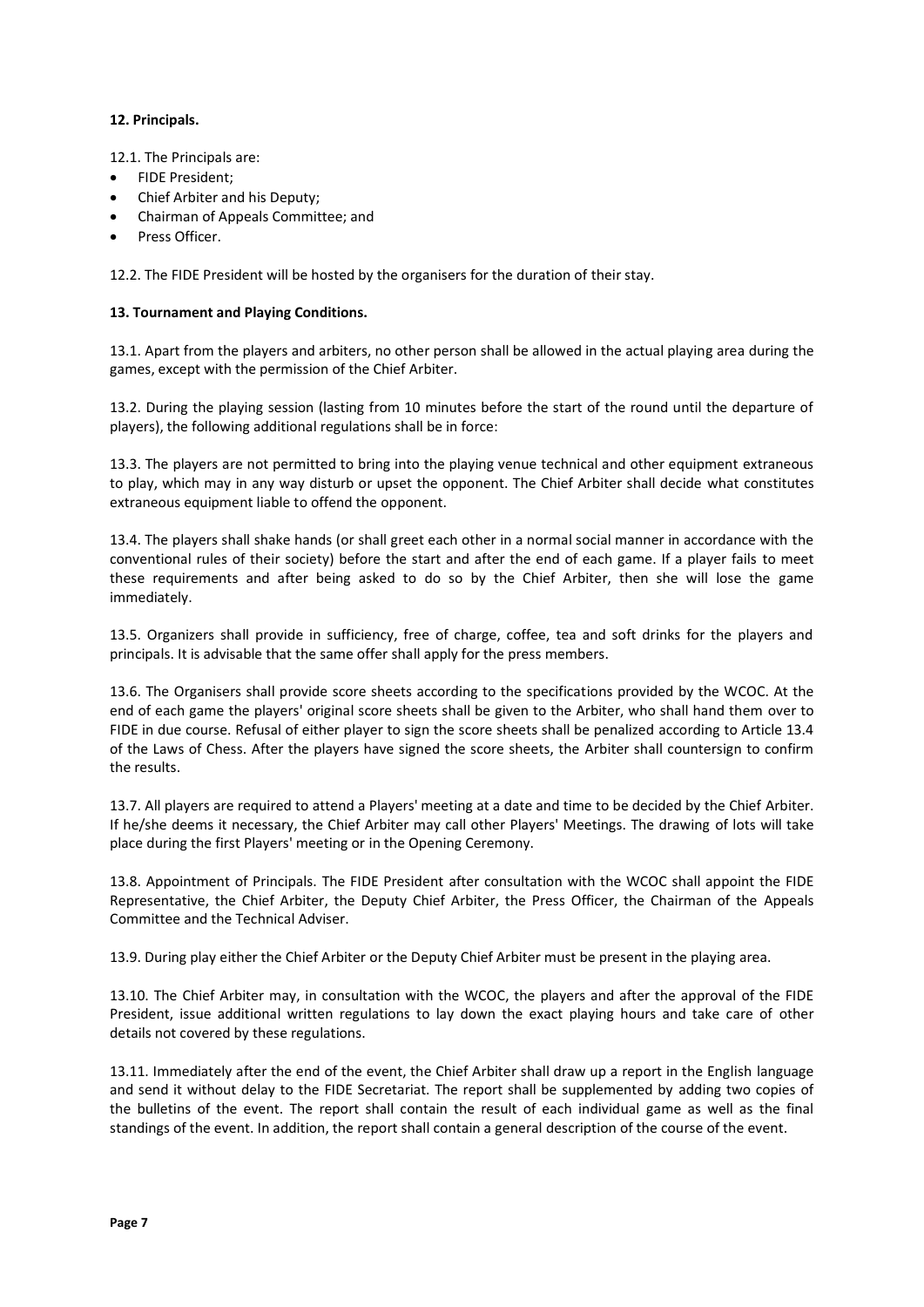## **14. Appeals Committee.**

14.1. The Chairman of the Appeals Committee will be a member of the FIDE Presidential Board and he/she will be appointed by the FIDE President. For the other 2 spots, two players and two reserves will be chosen during the Players' meeting. The three members of the Appeals Committee and the two reserves must be from 5 different federations.

14.2. No member of the Appeals Committee shall sit in judgement in a dispute involving a player or party from her Federation except where the dispute is between two players or two parties from her Federation.

14.3. All protests must be submitted in writing to the Appeals Committee not more than two hours after the relevant playing session, or the particular infringement complained against. The Tournament Director shall call a meeting of the Appeals Committee as soon as possible.

14.4. The Committee may decide on the following matters:

- an appeal against a decision by an arbiter,
- a protest against a player's behaviour
- a complaint alleging false interpretation of the regulations,
- a request for the interpretation of specific regulations,
- a protest or complaint against any participant, or
- all other matters which the Committee considers important.

14.5. If possible, the Committee shall reach a decision not more than two hours after the submission of a protest. The appeals process shall include written representations and a written decision. The Committee shall endeavour to find binding solutions that are within the true spirit of the FIDE motto, Gens Una Sumus.

14.6. Each protest must be accompanied by a deposit fee of €500 (five hundred Euros) or a written statement that this fee can be deducted from the prize fund if the protest is rejected. If the protest is accepted, the fee shall be returned. If the protest is rejected, then in this case, FIDE reserves the right to withhold the deposit fee.

14.7. The decision of the Appeals Committee arising from any dispute in respect of these regulations shall be final.

## **15. Opening Ceremony for each tournament.**

A short Opening Ceremony shall take place and all participants are required to take part. Formal dress is required and jeans are not allowed.

## **16. Closing Ceremony of each tournament**.

The Closing Ceremony shall take place according to schedule. The Organizer shall provide three trophies to the first three placed players.

In each tournament, if two or more players tie for first place, the tie to decide the awarding of the trophies will be broken (in descending order) by:

- 1. Direct encounter
- 2. The greater number of wins
- 3. Sonneborn-Berger
- 4. Koya System

The FIDE Anthem, the anthem of the winner's country and the anthem of the host country shall be played.